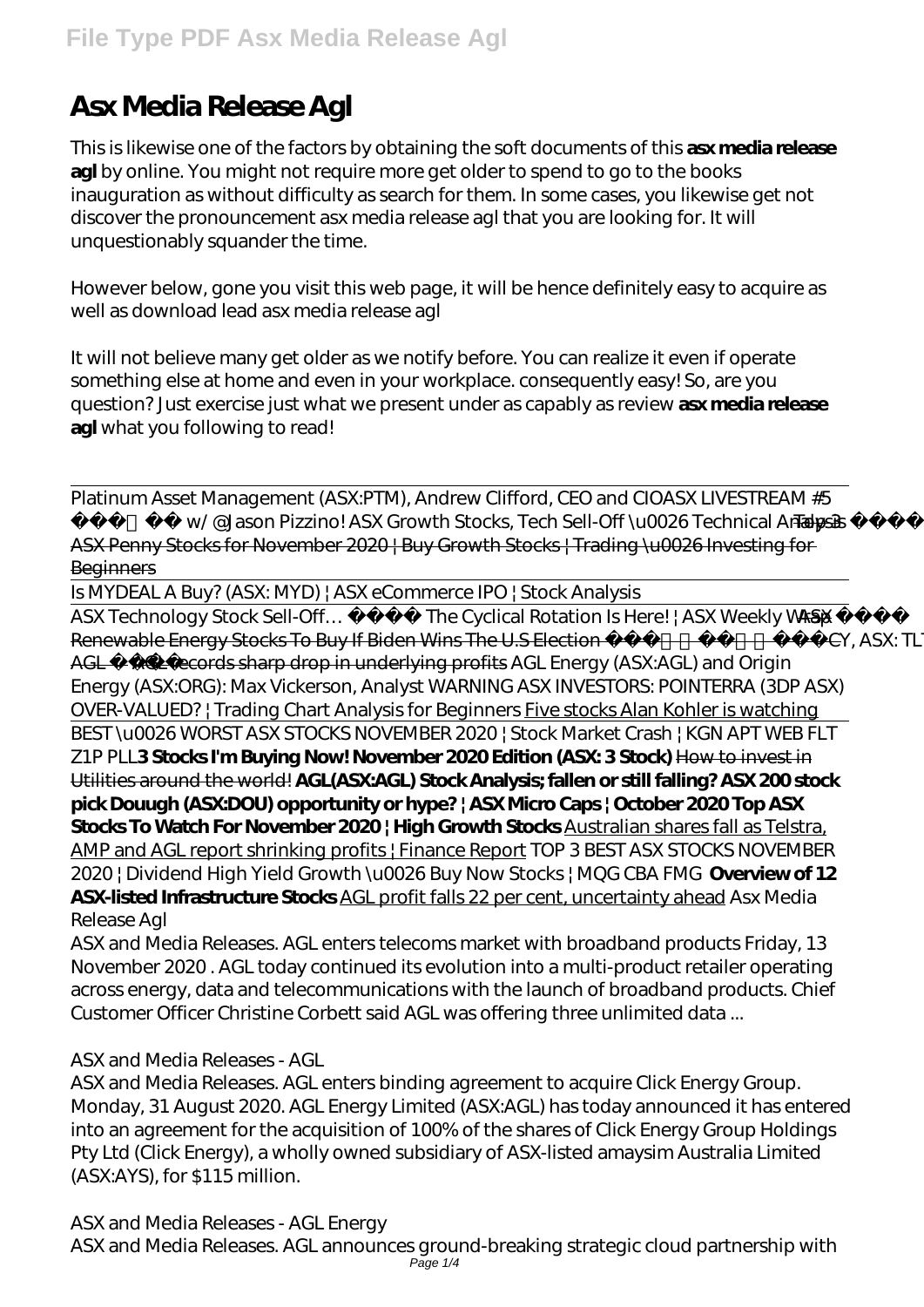Microsoft. Tuesday, 09 June 2020. AGL has signed a strategic partnership with Microsoft to transition almost all computing to the cloud by 2022 and collaborate on ground-breaking innovation to boost the customer experience.

# *ASX and Media Releases - AGL Energy*

AGL Energy Limited ABN: 74 115 061 375 Locked Bag 3013 Australia Square NSW 1215 Australia Level 24, 200 George St Sydney NSW 2000 Australia www.agl.com.au T: +61 2 9921 2999 F: +61 2 9921 2552 1 ASX & Media Release 2020 Annual General Meeting – Results of Meeting 7 October 2020

# *ASX & Media Release - AGL Energy*

ASX and Media Release FY20 results announcement and FY21 earnings guidance 13 August 2020 AGL Energy Limited (AGL) today announced its results for the financial year ended 30 June 2020 ("FY20"). FY20 Result Highlights • Statutory Profit after tax: \$1,015 million, up 12 percent on FY19

## *ASX and Media Release - AGL Energy*

AGL Energy Limited ABN: 74 115 061 375 Locked Bag 3013 Australia Square NSW 1215 Australia Level 24, 200 George St Sydney NSW 2000 Australia www.agl.com.au T: +61 2 9921 2999 F: +61 2 9921 2552 1 ASX & Media Release 2020 Annual General Meeting 21 August 2020

## *ASX & Media Release - AGL*

ASX and Media Releases. AGL gets on with the business of transition with integrated battery system plan. Friday, 14 August 2020. AGL today announced it had lodged a scoping report with the NSW Department of Planning, Industry and Environment (DPIE) for a grid-scale battery system to be located on the Liddell Power Station site, alongside the existing plant.

# *ASX and Media Releases - AGL Energy*

ASX and Media Releases AGL funds Gippsland diversity scholarships Wednesday, 23 September 2020 Glengarry resident Dean Sutton didn' t always have the confidence to be a leader.

# *ASX and Media Releases - AGL Energy*

ASX & Media Release. AGL to conduct due diligence on Vocus. 11 June 2019 AGL Energy Limited ("AGL") has today been granted exclusive access to conduct due diligence on Vocus Group Limited ("Vocus") for a period of four weeks after submitting a non-binding, indicative proposal to acquire Vocus at \$4.85 per share1via Scheme of Arrangement ( $\degree$  the Indicative Proposal").

#### *ASX & Media Release*

ASX/Media Release 11 June 2019 NON-BINDING AND INDICATIVE PROPOSAL FROM AGL FOR VOCUS Vocus Group Limited ("Vocus" or "the Company") (ASX:VOC) announces that it has received a non- binding, indicative proposal from AGL Energy Limited ("AGL") to acquire all of the shares in Vocus at a price of A\$4.85 per share in cash

#### *ASX/Media Release*

ASX & Media Release FY20 impact of extended unit outage at Loy Yang 7 June 2019 AGL Energy Limited ("AGL") has today completed an assessment of the extent and impact of an outage at Unit 2 at the Loy Yang A power station (" the Unit") in the Latrobe Valley.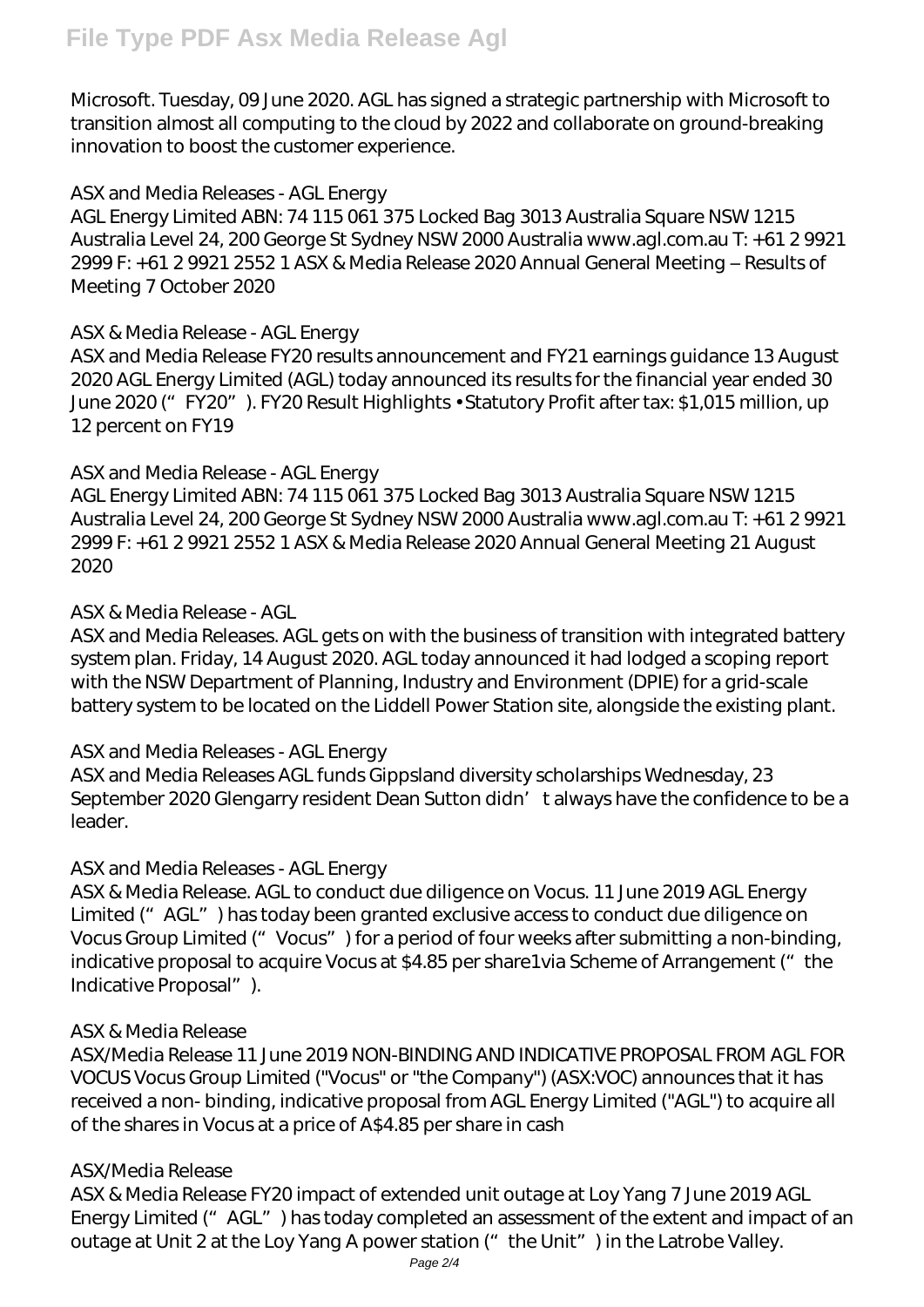# *Asx Media Release Agl - ftp.ngcareers.com*

AGL Energy Limited ABN: 74 115 061 375 Locked Bag 3013 Australia Square NSW 1215 Australia Level 24, 200 George St Sydney NSW 2000 Australia www.agl.com.au T: +61 2 9921 2999 F: +61 2 9921 2552. 1. ASX & Media Release. FY20 impact of extended unit outage at Loy Yang. 7 June 2019 AGL Energy Limited (" AGL" ) has today completed an assessment of the extent and impact of an outage at Unit 2 at the Loy Yang A power station  $($ " the Unit") in the Latrobe Valley.

## *ASX & Media Release*

www.agl.com.au 1 ASX & Media Release AGL secures long term gas storage rights 1 December 2015 AGL Energy Limited (AGL) announced on 8 October 2015 that it had secured long-term gas storage rights utilising the Iona Gas Storage Facility. AGL can now confirm that it has entered into a 15-year Gas Storage Services Agreement

## *ASX & Media Release*

asx-media-release-agl 2/15 Downloaded from datacenterdynamics.com.br on October 26, 2020 by guest understanding of historical debates in financial accounting. The new 15th edition covers significant recent developments to the accounting standards in Australia and is based on the AASB standards and interpretations that have been issued up to the end of 2012.

# *Asx Media Release Agl | datacenterdynamics.com*

The access to and use of information made available on the ASX website, including Market Announcements, ... Media centre. REGULATION. ASX rulebooks. ASX compliance. ASX regulatory framework. Public consultations. Corporate Governance Council. Code of practice. GET IN TOUCH. Blog. Careers. Contact.

# *Announcements - ASX*

Australia www.agl.com.au Level 24, 200 George St Sydney NSW 2000 Australia T: +61 2 9921 2999 F: +61 2 9921 2552 1 ASX & Media Release Financial Results – Half Year Ended 31 December 2018 7 February 2019 Attached are the following documents relating to AGL Energy Limited' sresults for the half year ended 31 December 2018: • Appendix 4D

# *ASX & Media Release*

Company News / by Anna Napoli - A month ago. AGL (ASX:AGL) expects FY21 earnings in range of \$560-\$660m. 07 Oct 2020 - AGL has confirmed that it expects earnings in a range of \$560 million to \$660 ...

# *ASX:AGL | Finance News Network*

www.agl.com.au AGL Confidential 1 asx and media release AGL credit rating revised to stable outlook 21 November 2008 AGL Energy Limited (AGL) has been formally notified that the ratings agency Standard & Poor's has affirmed AGL's 'BBB' long-term credit rating, and revised the rating outlook to stable from negative.

# *asx and media release*

Australia www.agl.com.au Level 24, 200 George St Sydney NSW 2000 Australia T: +61 2 9921 2999 F: +61 2 9921 2552 1 ASX & Media Release AGL 2017 Annual Report 25 August 2017 AGL Energy Limited (AGL) has today commenced dispatch of its 2017 Annual Report. A copy is attached. AGL also issued its 2017 AGL Sustainability Report today.